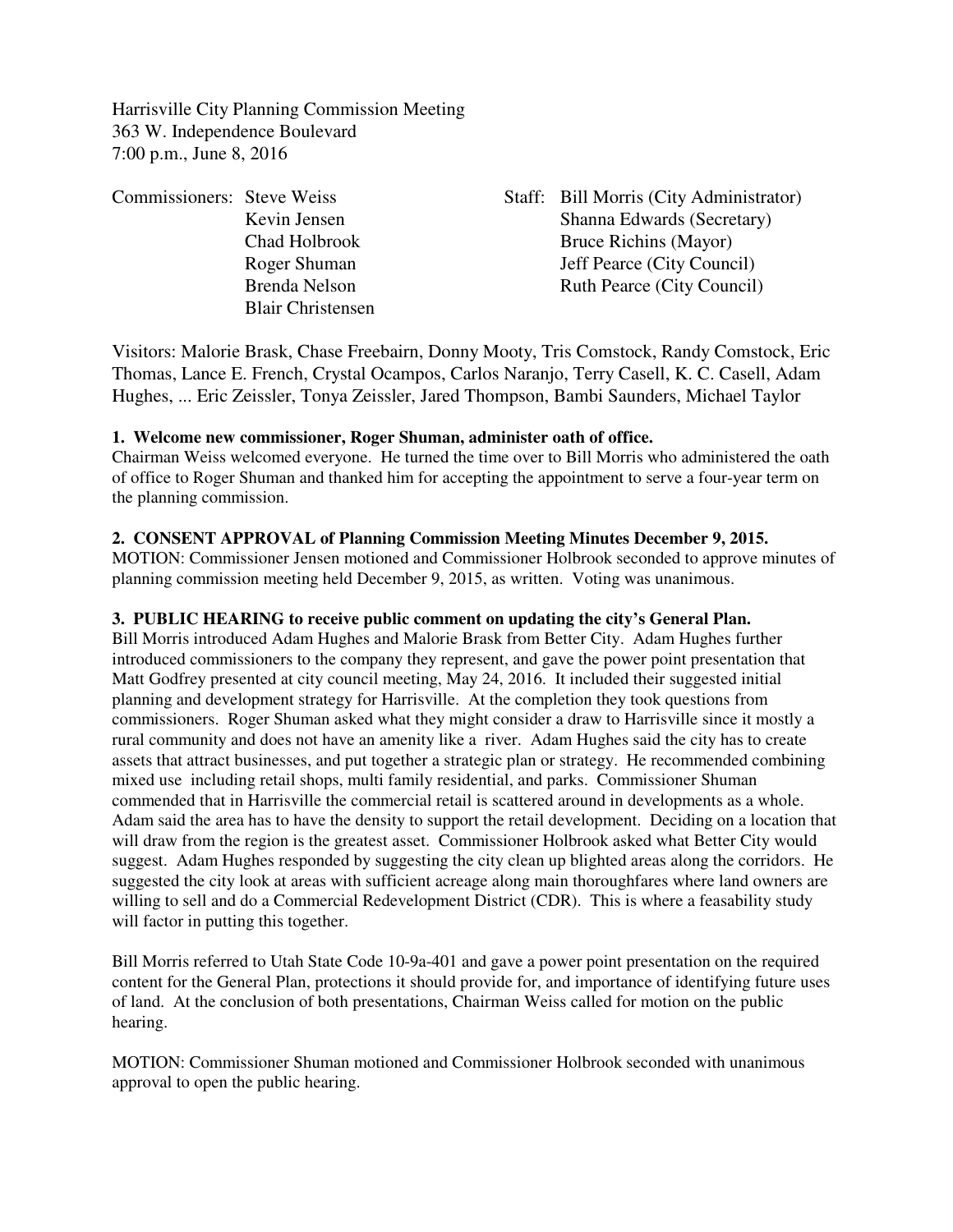#### Harrisville City Planning Commission Meeting - June 8, 2016 **Page 2** Page 2

#### *No public comments.*

MOTION: Commissioner Shuman motioned and Commissioner Christensen seconded with unanimous approval to close the public hearing.

### **4. PUBLIC HEARING / RECOMMENDATION concerning a preliminary plan for a 23-lot subdivision, "Thoroughbred Crossing," located east of Thoroughbred Meadows Subdivision on Larsen Lane.**

Bill Morris read the letter of recommendation from the city engineer's office dated June 1, 2016.

MOTION: Commissioner Jensen motioned and Commissioner Holbrook seconded with unanimous approval to open the public hearing.

### Donny Mooty, 972 N. Marshal Lane

He said he moved into Thoroughbred Meadows from Texas because he liked the country setting. When he bought his home, the seller assured him that the neighboring property owner was not developing the land. Had he known the property was for sale, he may have bought the it to keep horses on in order to keep it rural. He is not happy with the proposed additional subdivision development. Pricing the proposed homes in the low \$200,000 will affect the value of the existing homes. He also expressed concern about increased traffic with widening of Larsen Lane.

### Lance French, 202 E. Concord Circle

He said the connecting road from Thoroughbred Meadows through Thoroughbred Crossing to Larsen Lane will make the homes in Thoroughbred Meadows more easily accessibility and benefit public safety.

Donny Mooty spoke again and disagreed with Mr. Fdrench. He explained how easy it is now to access Thoroughbred Meadows from Washington Boulevard.

### Eric Zeissler, 168 E. Berkley Street.

His concern is that the proposed street may be insufficient to accommodate homes in both Thoroughbred Meadows and Thoroughbred Crossing. Many existing homes have children living there with no safe way to walk to any park. He loves the existing field, but he is not opposed to progress as long as is not going to jeopardize the safety of his family. He expressed concern that the open property to the west of Thoroughbred Meadows may develop as well. He asked about the size of the lots proposed for Thoroughbred Crossing and was told that they will be third acre lots (RE-15).

MOTION: Since there were no further public comments, Commissioner Shuman motioned and Commissioner Christensen seconded with unanimous approval to close the public hearing.

DISCUSSION: Citizens commented on availability of copies of the proposed development. They were told that these are always available at the city office. Bill Morris printed copies of the preliminary plan and gave them to those in attendance. Commissioner Jensen commented that a land owner has the right to develop his land according to how it is zoned. The planning commission cannot prevent land owners from developing their property or force them to develop it a certain way. It has been zoned RE-15 for a number of years. Bill Morris reiterated that government cannot interfere with individual property rights. It is vested to the zoning in place at the time they develop the property. He said the items on the engineer's memo should be completed before final approval is given.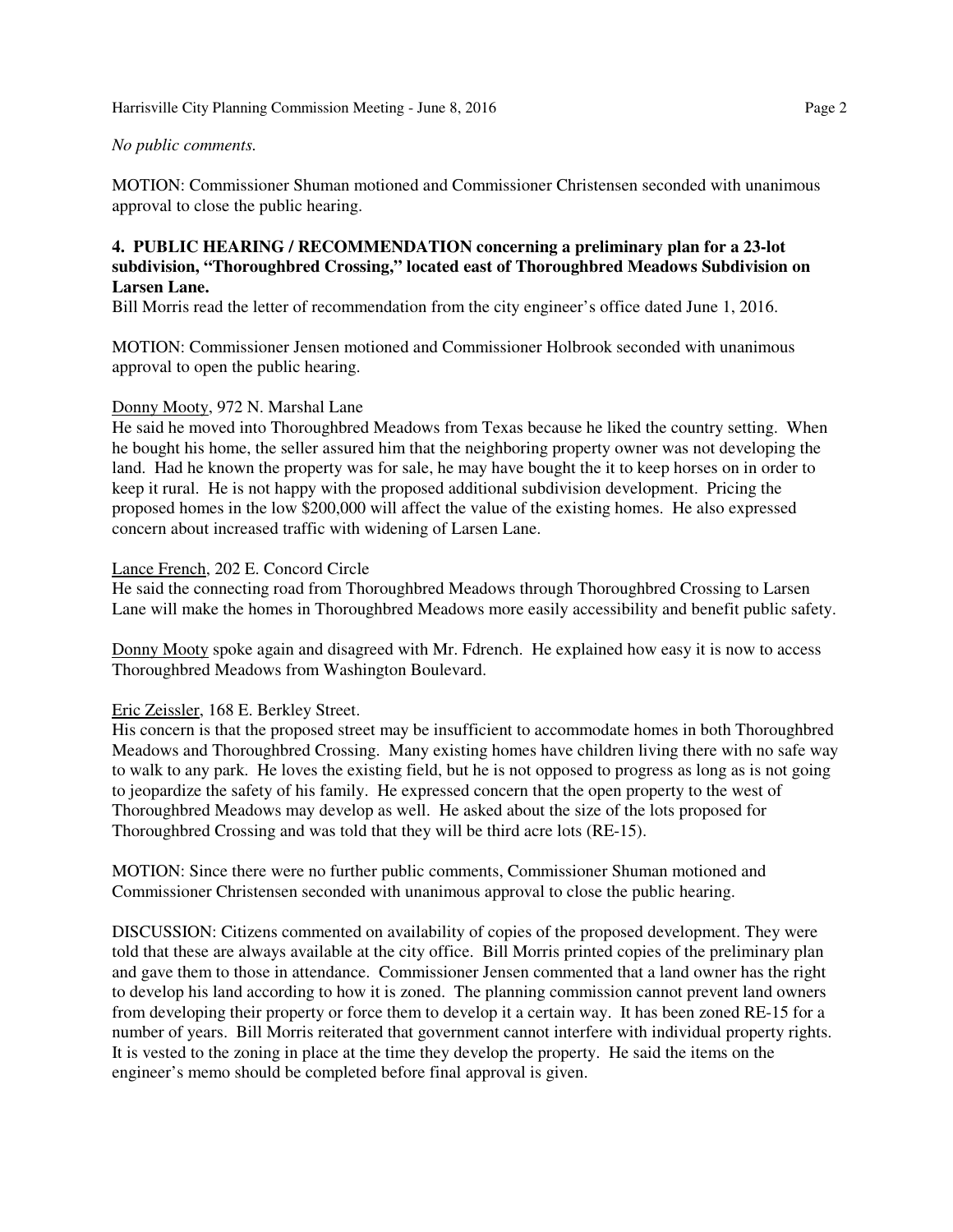Harrisville City Planning Commission Meeting - June 8, 2016 **Page 3** Page 3

MOTION: Commissioner Shuman motioned to recommend preliminary approval for a 23-Lot subdivision "Thoroughbred Crossing" located east of Thoroughbred Meadows Subdivision on Larsen Lane. The motion was seconded by Commissioner Holbrook and voting was unanimous.

*Commissioner Shuman was excused at 8:10 p.m.*

# **5. PUBLIC HEARING / DISCUSSION / ACTION concerning amending Harrisville Municipal Code Sections 11.09.030 accessory building development standards, Section 11.23.040 relating to special regulations for signs, and Section 12.04.030 relating to subdivision escrow and state code compliance**.

Bill Morris said Ordinance #480 resulted from a request by Gene Bingham, public works director, to make some changes in how cash escrow is set up, and to comply with state legislation which limited the amount retained by cities for contingency and inflation from 15% to 10%. The ordinance also changes the subdivision improvement guarantee period to one year. Ken Martin, building inspector, also suggested some changes. This proposed ordinance covers the changes recommended.

MOTION: Commissioner Nelson motioned and Commissioner Holbrook seconded with unanimous approval to open the public hearing.

# *No public comments.*

MOTION: Commissioner Nelson motioned and Commissioner Christensen seconded with unanimous approval to close the public hearing.

MOTION: Commissioner Nelson motioned to recommend approval of Ordinance #480 amending the Harrisville Municipal Code Sections 11.99.030 accessory building development standards, Section 11.23-040 relating to special regulations for signs, and Section 12.04.030 relating to subdivision escrow and state code compliance. The motion was seconded by Commissioner Jensen, and voting was unanimous.

**6. REVIEW / DISCUSSION / RECOMMEND APPROVAL of amended building design for the remaining undeveloped portion of Golf View Phase II including amended development agreement.** DISCUSSION: Jarred Thompson intends to complete Phase II of Golf View, but he would like to make some changes by updating the floor plans, and he is suggesting a more updated finish appearance. The buildings will occupy the same foot print. The underground work is already done. Since this is in the (SAP) Special Area Plan Zone, approval of any amendments and an amended development agreement is required.

MOTION: Commissioner Holbrook motioned to approve the amended building design for the remaining undeveloped portion of Golf View Phase II including an amended development agreement. The motion was seconded by Commissioner Nelson and voting was unanimous.

# **7. REVIEW / DISCUSSION / ACTION on concept plan for 1529 North Washington Boulevard to include multiple housing.**

Bill Morris said that Rick Scadden and Eric Thomas are partnering this concept. Bill Morris said he invited them to come and talk to commissioners to see if what they propose is something they may or may not want to consider in Harrisville.